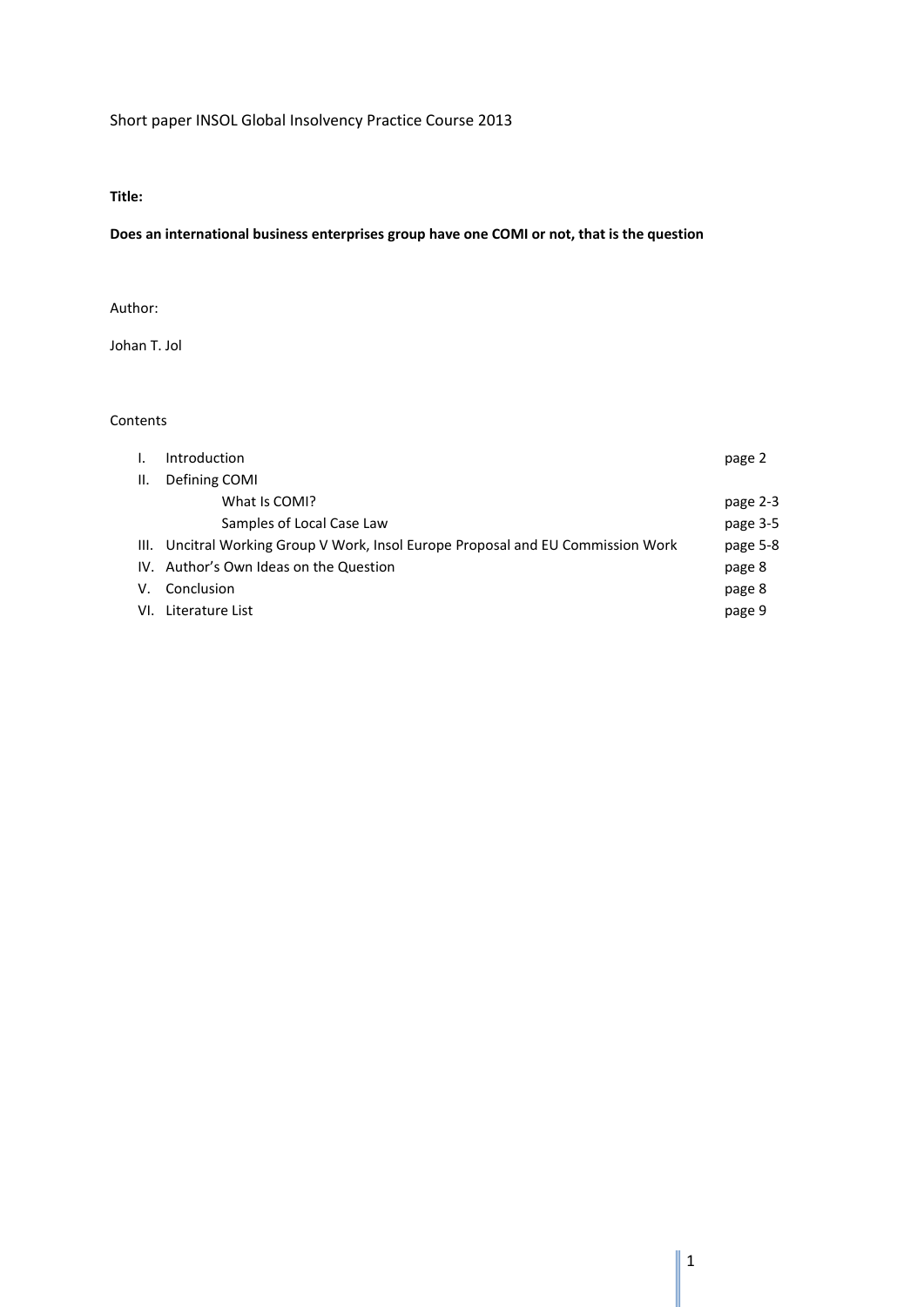#### **I. Introduction**

This note deals with the question whether or not an international business enterprises group, i.e. a group of two or more enterprises in different nations which are interconnected by control or significant ownership<sup>1</sup>, has one or more so-called COMIS, centres of main interest. This question is relevant since the decision in which jurisdiction the COMI of a legal entity is, plays an important role in cases of international bankruptcies. The determination of COMI under the European Council (EC) Regulation No. 1346/2000 of May 29, 2000 on insolvency proceedings (the "EC Regulation") relates to the jurisdiction in which so-called main proceedings should be commenced. The determination of COMI under the so-called UNCITRAL Model Law on Cross-Border Insolvency (the "Model Law") relates to the effects of recognition, principal amongst those being the relief available to assist the foreign proceeding  $^2$ . This note first deals with the definition of COMI in the EC Regulation and the Model Law. It continues with some case law on COMI in relation to both the EC Regulation and the Model Law, followed by short summaries of the results of the United Nations Commission on International Trade Law Working Group V (Insolvency Law) on Centre of main interests in the context of an enterprise group, the proposal of revision of the EC Regulation of Insol Europe (the "INSOL Europe Proposal")<sup>3</sup> and the recent proposal of the European Commission amending the EC Regulation<sup>4</sup> are included, followed by the views of the author on the issue of COMI and enterprise groups. The note ends with a short conclusion.

### **II. Defining COMI**

### **What is COMI?**

1

Although there is no definition of COMI in the EC Regulation, it is evident that COMI in the EC Regulation should correspond to the place where the debtor conducts the administration of his interests on a regular basis and is therefore ascertainable by third parties.<sup>5</sup> The EC Regulation only applies if the COMI of a debtor is located in the EU<sup>6</sup> as of the date of the application<sup>7</sup>. The effect of a main proceedings under the EC Regulation is that such a proceedings, which is governed by the law of the Member State in which the proceedings is opened, is automatically recognized within all Member States of the EU $^8$ . In the case of a company or a legal person, the place of the registered office shall be presumed to be the centre of its main interests in the absence of proof to the contrary<sup>9</sup>. According to the so-called Virgos Schmit report, the registered office normally corresponds to the debtor's head office<sup>10</sup>. Under the EC Regulation, every natural person or legal

 $1$  A business enterprises group is a group of two or more enterprises that are interconnected by control or significant ownership (see: UNCITRAL Legislative Guide on Insolvency Law, UNCITRAL UNITED NATIONS COMMISSION ON INTERNATIONAL TRADE LAW, Part three: Treatment of enterprise groups in insolvency, Glossary). Such an enterprises group is considered to be international if the enterprises have assets and/or activities in different countries. See also proposal of the European Commission amending the EC Regulation definition in article 2 i: "group of companies" means a number of companies consisting of parent and subsidiary companies;

<sup>&</sup>lt;sup>2</sup> United Nations Commission on International Trade Law Working Group V (Insolvency Law) Thirty-ninth session Vienna, 6-10 December 2010, A/CN.9/WG.V/WP.95/Add.1, point 5

 $3$  Revision of the European Insolvency regulation, Proposals by Insol Europe (2012)

<sup>4</sup> EUROPEAN COMMISSION Strasbourg, 12.12.2012 COM(2012) 744 final 2012/0360 (COD), Proposal for a REGULATION OF THE EUROPEAN PARLIAMENT AND OF THE COUNCIL, amending Council Regulation (EC) No 1346/2000 on insolvency proceedings, available a[t http://ec.europa.eu/justice/civil/files/insolvency-regulation\\_en.pdf](http://ec.europa.eu/justice/civil/files/insolvency-regulation_en.pdf)

Whereas 13 of the EC Regulation

 $<sup>6</sup>$  Whereas 14 of the EC Regulation.</sup>

<sup>&</sup>lt;sup>7</sup> ECJ January 17, 2006 Schreiber Case C-1/04 Staubitz-Schreiber [2006] ECR I-701, paragraph 29, Fletcher, Law on Insolvency, para 31-046

 $^8$  Exception is Denmark, see Fletcher, Law on Insolvency, para 31-021 and para 31-039

 $9$  Article 3.1 EC Regulation 2<sup>nd</sup> sentence

<sup>&</sup>lt;sup>10</sup> See Virgos Schmit Report nr. 75, available at[: http://aei.pitt.edu/952/](http://aei.pitt.edu/952/): "Where companies and legal persons are concerned, the Convention presumes, unless proved to the contrary, that the debtor's centre of main interests is the place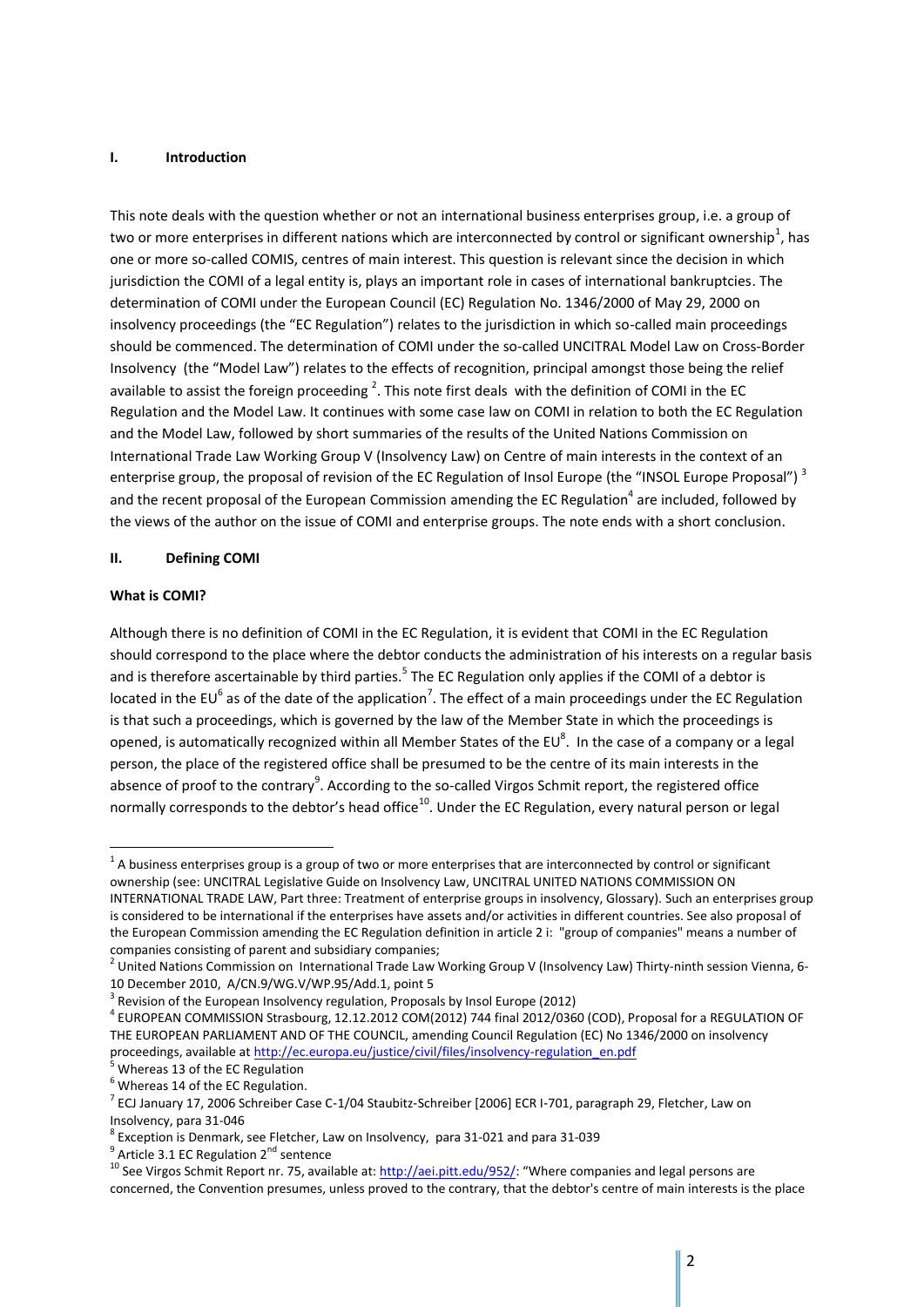entity has its own COMI and there are no specific rules with regards to group companies<sup>11</sup>. In the Eurofood case, the European Court of Justice has decided that the presumption of the registered office being the COMI can be rebutted only if factors which are both objective and ascertainable by third parties enable it to be established that an actual situation exists which is different from that which location at that registered office is deemed to reflect.<sup>12</sup> The ECJ gave in its Eurofood decision as an example where such rebuttal might be possible the so-called letterbox companies<sup>13</sup>. More recently, the ECJ has in its Interedil decision of October 20, 2011, reconfirmed its Eurofood decision while providing some additional argumentation concluding that "centre of main interests" should correspond to the place where the debtor conducts the administration of his interests on a regular basis and which is therefore ascertainable by third parties<sup> $14$ </sup>.

The Model Law also uses the COMI term. The Model Law is as such not a binding regulation but – as the name implies – may serve as a model to incorporate in the laws of a specific country<sup>15</sup>. The Model Law anticipates that a representative (the foreign representative) will have been appointed to administer the insolvent debtor's assets in one or more Member States or to act as a representative of the foreign proceedings at the time an application under the Model Law is made. Under the Model Law, a foreign main proceedings is accepted as such if it is a foreign main proceedings taking place in the Member State where the debtor has the centre of its main interest<sup>16</sup>. Pursuant to article 16 sub 3 of the Model Law, the debtor's registered office is in absence of proof to the contrary presumed to be the centre of the debtor's main interest. The Guide to Enactment to the Model Law mentions that the notion of COMI corresponds to the phrasing in article 3 of the convention that was the precursor to the EC Regulation and acknowledges the desirability of "building on the emerging harmonization as regards the notion of 'main' proceedings"<sup>17</sup>.

#### **Samples of Local Case Law**

**.** 

Since the adoption of the EC Regulation in the EU and the incorporation of the Model Law in several countries, adoption by several countries, local courts in the EU and the countries which have adopted the Model Law have been asked to apply the notion of COMI to individual cases. COMI under both the EC Regulation and the Model Law is to be decided per individual debtor, even if such an individual debtor forms a part of as international group of businesses. Both the EC regulation and the Model Law use the presumption of the registered office as indication as the yardstick to deal with the COMI issue. If in an international group of businesses, this presumption would hold for each individual legal entity which forms a part of the group, this would mean that main proceedings would be declared in the jurisdiction of the registered offices of the individual legal entity. Judges have however been creative in trying to get around the assumption, resulting in several cases in which it was decided that the COMI was actually in a different location than the registered office of such legal entity, a flexible COMI approach.

of his registered office. This place normally corresponds to the debtor's head office". See for relevance of Virgos Schmit report in the interpretation of the EU regulation: Bob Wessel, International Insolvency Volume X, para 10439.

<sup>&</sup>lt;sup>11</sup> See Virgos Schmit Report nr. 76: "offers no rule for groups of affiliated companies (parent-subsidiary schemes)"

<sup>12</sup> ECJ May 2, 2006 Case C-341 Eurofood, see Fletcher, Law on Insolvency, para 31-041 ff.

 $13$  ECJ May 2, 2006 Case C-341 Eurofood: "That could be so in particular in the case of a company not carrying out any business in the territory of the Member State in which its registered office is situated. By contrast, where a company carries on its business in the territory of the Member State where its registered office is situated, the mere fact that its economic choices are or can be controlled by a parent company in another Member State is not enough to rebut the presumption laid down by that Regulation."

<sup>&</sup>lt;sup>14</sup> Case C-396/09, Interedil Srl, in liquidation versus Fallimento Interedil Srl and Intesa Gestione Crediti SpA. Given the importance of the decision relevant part of decision is included, full decision available at[: http://eur](http://eur-lex.europa.eu/LexUriServ/LexUriServ.do?uri=CELEX:62009CJ0396:EN:HTML)[lex.europa.eu/LexUriServ/LexUriServ.do?uri=CELEX:62009CJ0396:EN:HTML](http://eur-lex.europa.eu/LexUriServ/LexUriServ.do?uri=CELEX:62009CJ0396:EN:HTML)

<sup>&</sup>lt;sup>15</sup> The Model Law is adopted (i.e. served as inspiration for changes in law) in following countries listed on the website of Uncitral: [http://www.uncitral.org/uncitral/en/uncitral\\_texts/insolvency/1997Model\\_status.html.](http://www.uncitral.org/uncitral/en/uncitral_texts/insolvency/1997Model_status.html) For further explanation see: Cross-Border Insolvency, A commentary on the Unictral Model Law (2006)

 $16$  See Model Law Article 2 Definitions under B). Once again, a definition of COMI is lacking under the Model Law.

<sup>&</sup>lt;sup>17</sup> United Nations Commission on International Trade Law Working Group V (Insolvency Law) Thirty-ninth session Vienna, 6-10 December 2010, A/CN.9/WG.V/WP.95/Add.1, page 3 and The Guide to Enactment to the Model Law 18, 30 and 31.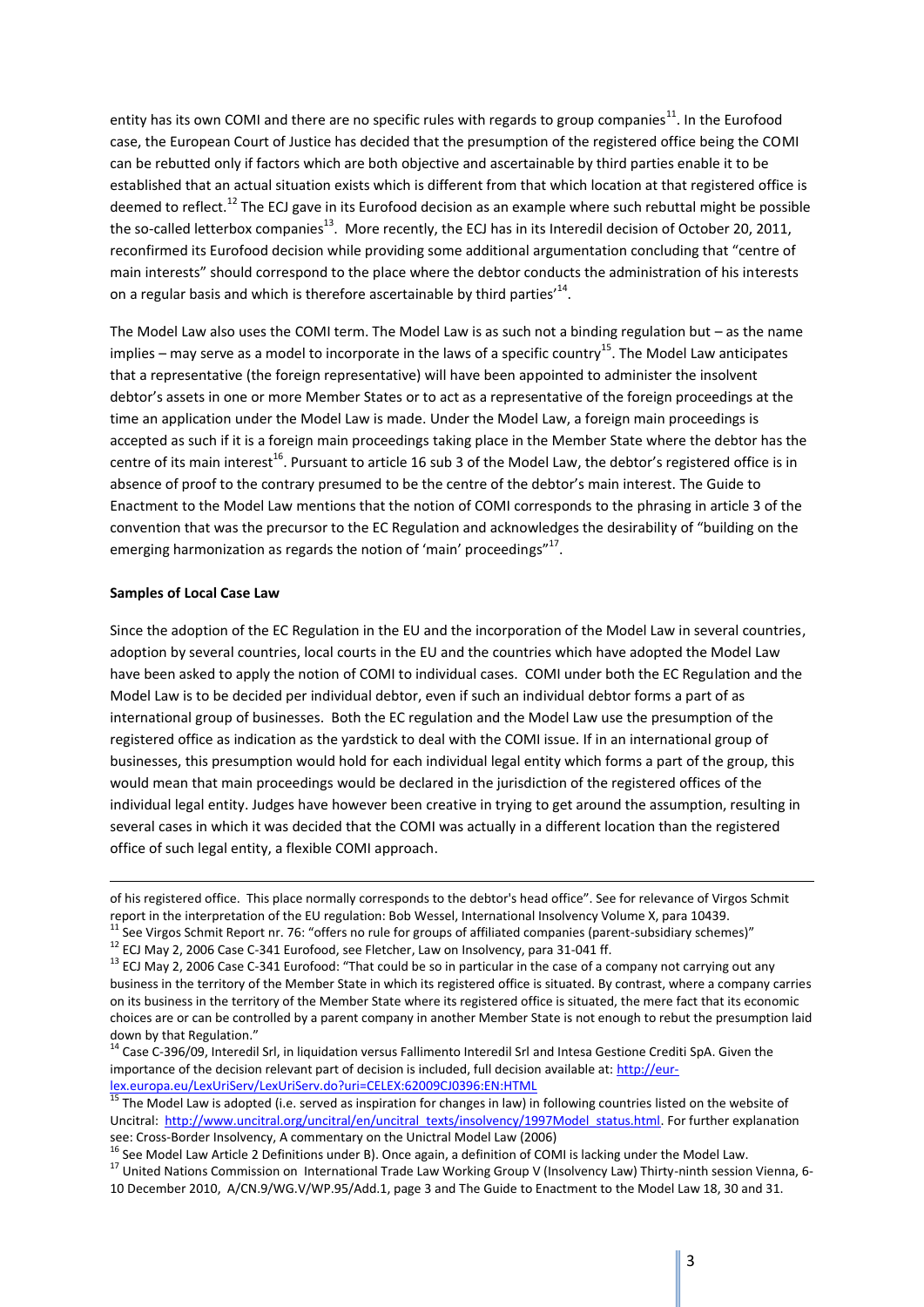One of the earlier cases is the Daisytek case<sup>18</sup>. Daisytek group was headed by Daisytek Inc., a US company.<sup>19</sup> Daisytek Inc. filed on May 7, 2003 for US Chapter 11 proceedings. The sub holding company for the pan-European business group was Daisytek-ISA Ltd, based in Bradford UK. Daisytek-ISA Ltd was a pan-European business which for 50% operated as a reseller and wholesale distributor of electronic office supplies to retailers, and for the other 50 % sold to end users. Daisytek-ISA Ltd furthermore served as a sub holding company for all the other European companies. One of these companies was ISA International plc, which in its turn performed the head office function for the European group.

In total 14 companies, 10 companies with registered offices in the UK, 3 companies with registered offices in Germany and one company with registered office in France have petitioned to the Leeds court for an administration order to be made in order to achieve a more advantageous realization of its assets than would be achieved in a winding-up or its survival or the survival of the whole or part of its undertaking as a going concern. The Leeds court ruled that the COMI of all 14 companies was in Bradford and gave a main proceedings administration order in respect of 10 UK companies. Furthermore, the court made administration orders in respect of the French and German companies<sup>20</sup>. The Leeds court referred to eight elements:

- 1. the finance function of the group is operated from Bradford. The business is funded by a sub of Daisytek-ISA through an UK bank, by a factoring agreement through an UK bank, while their finance function is in accordance with English accounting principles, and reviewed and approved by ISA International plc;
- 2. the German companies require ISA International plc's approval for any buying in excess of € 5000;
- 3. all senior employees in Germany are recruited in consultation with ISA International plc;
- 4. all information technology and support is run from the Bradford office;
- 5. all pan-European customers are serviced by ISA International plc; 15 % of the sales of the German companies flows from contracts negotiated by and entered into by ISA International plc;
- 6. 70% of the purchases are under contracts negotiated and dealt with from Bradford;
- 7. all corporate identity and branding are run from Bradford; and

1

8. the business of the German companies flows from the CEO's strategy plan, who visits Germany two days a month and spends 30% of his time (mainly in Bradford) on the management of the German companies.

The flexible COMI approach resulting in a single COMI for the group enabled the restructuring of the Daisytek group. Daisytek has been followed by numerous other cases, such as Collins & Aikman, TXU Europe, MG Rover and Eurotunnel<sup>21</sup>. From these decisions it is evident that it is indeed possible that the

<sup>&</sup>lt;sup>18</sup> In re Daisytek-ISA Ltd [2003] BCC 562, See Wessels in International Insolvency Law, Volume X Insolvency Law (2012), page 512 and further for more broad description of Daisytek case, see also Irit Mevorach in Insolvency within multinational enterprise groups, page 180 ff. Wessels considers the Daisytek case as the case that set the tone. See also Moss in COORDINATION OF MULTINATIONAL CORPORATE GROUP INSOLVENCIES: SOLVING THE COMI ISSUE Group Insolvency – Choice of Forum and Law: The European Experience under the Influence of English Pragmatism, p. 1010 ff.

 $19$  the COMI of this US entity was apparently not in the EU, see or an example where the COMI of a US company was found to be in the EU: Re BRAC Rent-A-Car International Inc. [2003] EWHC (Ch) 128, [2003] 2 All E.R. 201; [2003] BCC and Wessels in International jurisdiction to open insolvency proceedings in Europe, in particular against (groups) of companies, page 9 (Budget group restructuring) and Fletcher in Law on Insolvency, para. 31-037; on the side: BRAC Rent-A-Car International Inc. was already subject to a Chapter 11 proceeding in US; the Model Law is applicable in the UK as of April 4, 2006 (source: Cross-Border Insolvency, A commentary on the UNCITRAL Model law (2006), page 65) so if this Budget group restructuring would take place now, perhaps a different route would be taken to the Chapter 11 proceeding of the US been recognized in the UK. It shows how lively and therefore interesting the international insolvency arena is.

<sup>&</sup>lt;sup>20</sup> See for reaction of German and French Courts: Wessels in International jurisdiction to open insolvency proceedings in Europe, in particular against (groups) of companies, page 22 and further. Especially the French courts decisions are interesting: French Nanterre Commercial Court May 23, 2003: COMI French company is France, French Versailles Court of Appeal September 4, 2003: COMI determined by another EU Court is to be upheld, thus UK, and finally French Cour de Cassation June 27, 2006: upheld decision Versailles Court, which is according Wessels, the right approach. See also Irit Mevorach in Insolvency within multinational enterprise groups, page 181.

<sup>&</sup>lt;sup>21</sup> See Irit Mevorach in Insolvency within multinational enterprise groups, page 181 note 170 for references.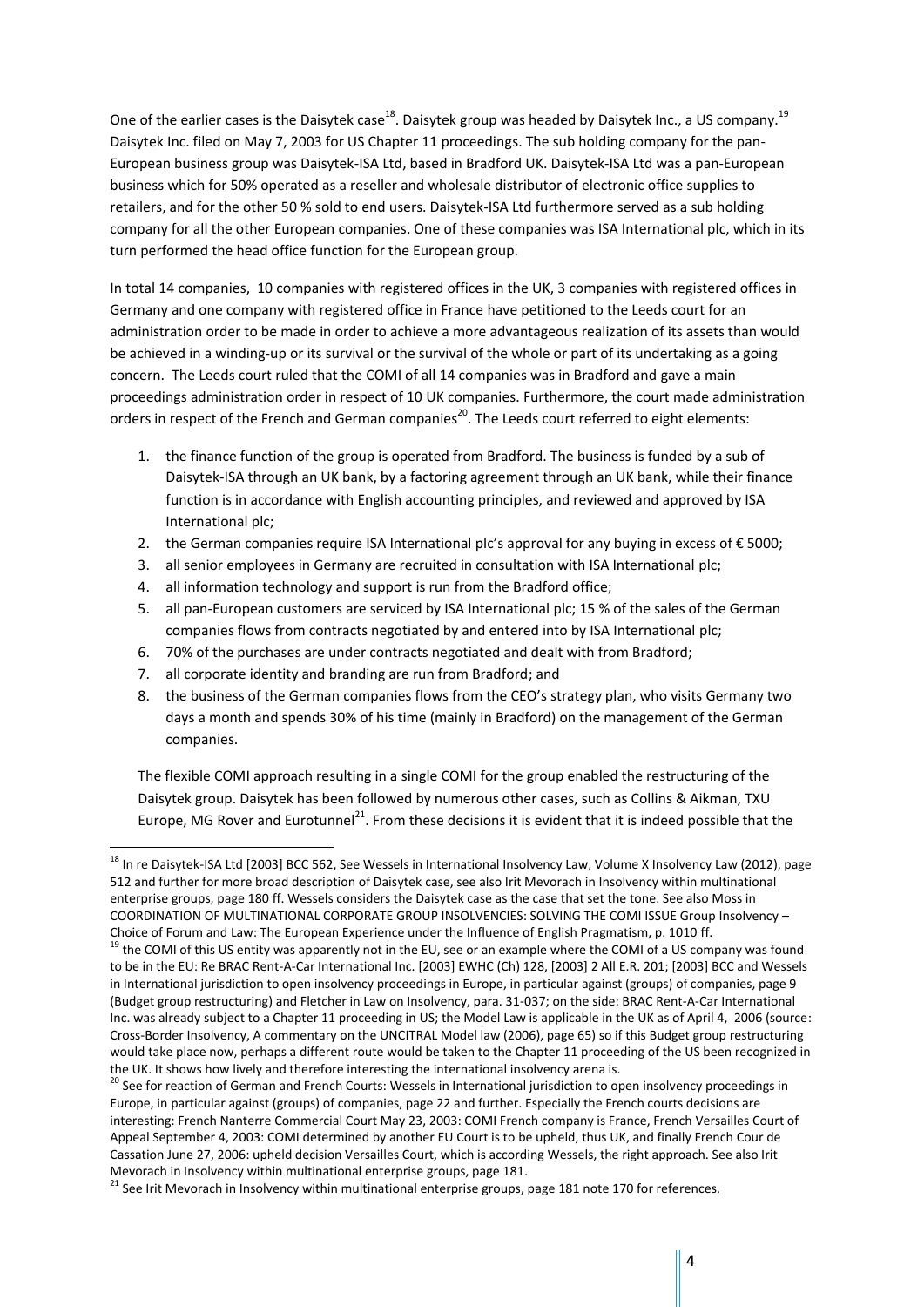court concludes that the individual COMI of each of the companies within an international business enterprises group is located in the same jurisdiction even if their registered offices are spread all over Europe, and sometimes even outside Europe. In order to protect the interests of local creditors, so secondary proceedings might be declared in jurisdictions were the relevant companies have a so-called establishment<sup>22</sup>. These secondary proceedings would be subject to the law of the Member State in which the establishment is situated. In order to avoid these secondary proceedings<sup>23</sup>, UK practitioners have in several cases successfully argued with the UK courts that with respect to the assets of the establishment, they would in their UK governed main proceedings be allowed to apply the law that would have been applicable if a secondary proceeding had been declared, thus ensured that the interests of the local creditors were protected<sup>24</sup>. The recent proposal of the European Commission amending the EC Regulation (to be dealt with later in this note) explicitly concurs with this view<sup>25</sup>.

An interesting example of deciding in COMI in group insolvencies in the United States using the Model Law is the Main Knitting Group case of 2008<sup>26</sup>. The parent company operated a garment manufacturing and distribution business in Montreal (Canada) and it had sales in Canada and the US. It had US Delaware incorporated subsidiaries, one engaged in the warehousing and distribution of the parents company's products in New York, the other one was engaged in the import and wholesale of the parent company's products in New York. The CEO of both US subsidiaries was located in Montreal. Bankruptcy proceedings with regards to each three companies were opened in Canada. The Canadian-appointed representative filed a petition in a US Bankruptcy Court under Chapter  $15^{27}$  for recognition of the Canadian proceedings as main proceedings in the US. The US granted the recognition and relief after a settlement was reached with a local US creditor safeguarding certain rights of the creditor against property of the US subsidiary.

### **III. Uncitral Working Group V Work, Insol Europe Proposal and EU Commission Work**

Both the Model Law and the EC Regulation are dealing with single legal entities. UNCITRAL Working Group V has deliberated on the refinement of (the Guide to Enactment of) the Model Law, specifically in relation to the notion of COMI of an enterprise group. Developing a COMI for an enterprise group might support reduction of the costs of parallel proceedings, coordination of a global sale of assets, maximization of the value of all group members, reduction of forum shopping<sup>28</sup> and global reorganization of the group. The most recent work of

1

 $22$  Art. 2 of the Insolvency Regulation provides, for the purposes of the Insolvency Regulation, several definitions, one of which is the one under (h), saying that an 'establishment' shall mean '..... any place of operations where the debtor carries out a non-transitory economic activity with human means and goods'.

<sup>&</sup>lt;sup>23</sup> The effect of the secondary proceedings might have a disrupted effect since the local insolvency practitioner could take a completely different view.

<sup>&</sup>lt;sup>24</sup> See also Moss in COORDINATION OF MULTINATIONAL CORPORATE GROUP INSOLVENCIES: SOLVING THE COMI ISSUE Group Insolvency – Choice of Forum and Law: The European Experience under the Influence of English Pragmatism, p. 1017 ff. and Wessels in International Insolvency Law, Volume X Insolvency Law (2012), para. 10616a.

<sup>&</sup>lt;sup>25</sup> See new Recital 19a: "Secondary proceedings may also hamper the efficient administration of the estate. Therefore, the court opening secondary proceedings should be able, on request of the liquidator, to postpone or refuse the opening if these proceedings are not necessary to protect the interests of local creditors. This should notably be the case if the liquidator, by an undertaking binding on the estate, agrees to treat local creditors as if secondary proceedings had been opened and to apply the rules of ranking of the Member State where the opening of secondary proceedings has been requested when distributing the assets located in that Member State. This Regulation should confer on the liquidator the possibility to give such undertakings."

<sup>&</sup>lt;sup>26</sup> See Irit Mevorach in Insolvency within multinational enterprise groups, page 183

<sup>&</sup>lt;sup>27</sup> Chapter 15 is US implementation of the Model Law, see Cross-Border Insolvency, A commentary on the UNCITRAL Model law (2006), page 197 ff.

<sup>&</sup>lt;sup>28</sup> One of the aims of the EC Regulation, as reflected in Whereas as 4 is the prevention of forum shopping: "It is necessary for the proper functioning of the internal market to avoid incentives for the parties to transfer assets or judicial proceedings from one Member State to another, seeking to obtain a more favourable legal position (forum shopping)." In the In practice in EU restructurings, quite a lot of forum shopping has taken place, see Jurisdiction Shopping by Christine L. Childers and Ronald DeKoven in Restructuring and Workouts (2008), p. 99 ff. See for a more recent example Wind Hellas by Ben Davies and Mark Glengarry, in European Debt Restructuring Handbook (2013), p. 163 ff.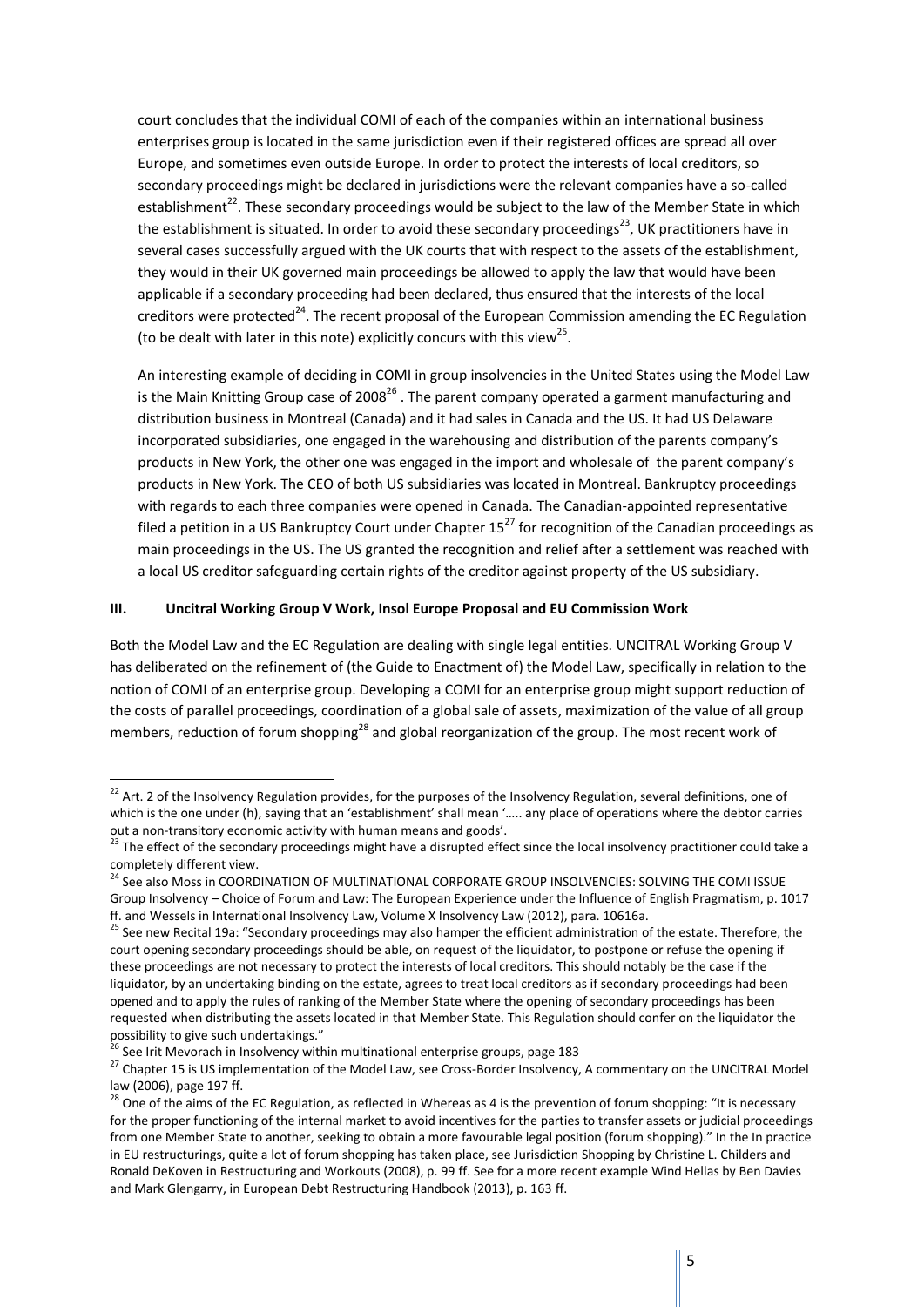UNCITRAL Working Group V is the report for the forty-third session in April 15-19, 2013.<sup>29</sup> Although the UNCITRAL Working Group V has tried to come up with a definition of COMI of an enterprise group, it concluded that it would be difficult to reach a definition. It thereafter bounced the idea of either a coordination centre $30$ of an enterprise group, but it decided to abandon it apparently due to lack of legal relevancy. Instead it focused on fostering cooperation between, and coordination of, cross-border insolvency proceedings concerning two or more individual members of an enterprise group, building upon the cooperation and coordination provisions of the Model Law between foreign courts and foreign representatives.

The work of UNCITRAL Working Group V however brought more detailed useful factors determining when considering whether or not the COMI of a subsidiary is the same as that of its parent, such as the extent of a subsidiary's independence with respect to financial, management and policy decision-making; financial arrangements between parent and subsidiary, including capitalization, location of bank accounts and accountancy services; the division of responsibility with respect to provision of technical and legal documentation and signature of contracts; and the location where design, marketing, pricing, delivery of products and office functions were conducted<sup>31</sup>. The UNCITRAL Working Group V work has also provided some guidance for deciding on the COMI of the controlling member of so-called closely integrated groups<sup>32</sup>. Relevant factors to be considered are: the extent of group members' independence with respect to financial, management and policy decision-making ("head of the office functions"); financial arrangements between group members, including capitalization, location of bank accounts and accountancy services; the division of responsibility with respect to provision of technical and legal documentation and signature of contracts; the location where design, marketing, pricing, delivery of products and office functions were conducted; and thirdparty perceptions, in particular those of creditors, concerning that location<sup>33</sup>.

In 2012 INSOL Europe released its Insol Europe Proposal proposals for revision of the European Insolvency regulation. The Insol Europe Proposal contains an explicit definition of COMI in article  $2^{34}$ :

"centre of main interests" shall mean in the case of companies …, the place of the registered office, except that, (i) where the operational head office functions of the company or legal person are carried out in another Member State and that other Member State is ascertainable to actual and prospective creditors as the place where such operational head office functions are carried out, it shall mean and refer to the Member State where such operational head functions are carried out and (ii) where the company or legal person is a mere holding company or mere holding legal person, within a group with head office functions in another Member State, the centre of main interests as defined in the previous

**.** 

<sup>&</sup>lt;sup>29</sup> Uncitral Working Group V, report for forty-third session April 15-19, 2013: Centre of Main Interest in the context of and enterprise group (2013)

<sup>&</sup>lt;sup>30</sup> Some of the basic objectives of identifying a coordination centre for the enterprise group might be according to Uncitral Working Group V: (a) To facilitate coordination of multiple proceedings with respect to enterprise group members in order to streamline administration, expedite proceedings and achieve greater efficiency and cost savings; (b) To encourage and provide authorization for cooperation between the courts and insolvency representatives involved; (c) To facilitate exchange of information as regards claims, assets and security interests; (d) To facilitate better realization of the assets of the group, whether through liquidation or reorganization; and (e) To coordinate raising and provision of postcommencement finance across the group.

<sup>&</sup>lt;sup>31</sup> Uncitral Working Group V, report for forty-third session April 15-19, 2013: Centre of Main Interest in the context of and enterprise group (2013), paragraph 8

 $32$  The suggestion was made that a Group COMI was only to be if there was an enterprise group with closely related members, see e.g. United Nations Commission on International Trade Law Working Group V (Insolvency Law) Thirty-fifth session, Vienna, 17-21 November 2008, A/CN.9/WG.V/WP.82/Add.4

<sup>33</sup> Uncitral Working Group V, report for forty-third session April 15-19, 2013: Centre of Main Interest in the context of and enterprise group (2013), paragraph 9

<sup>&</sup>lt;sup>34</sup> See also Commentary to inclusion of definition of "centre of main interest" page 31 ff. of the Insol Europe Proposal with relevant background information. When drafting this definition, Insol Europe specifically took notice of the court cases dealing with enterprise groups such as: Daisytek, Eurotunnel, Collins & Aikman and MG Rover. Insol Europe also gives specific proposals (in Chapter V and Chapter VI) on the insolvency of groups of companies and a European rescue plan. All of that is beyond the scope of this note.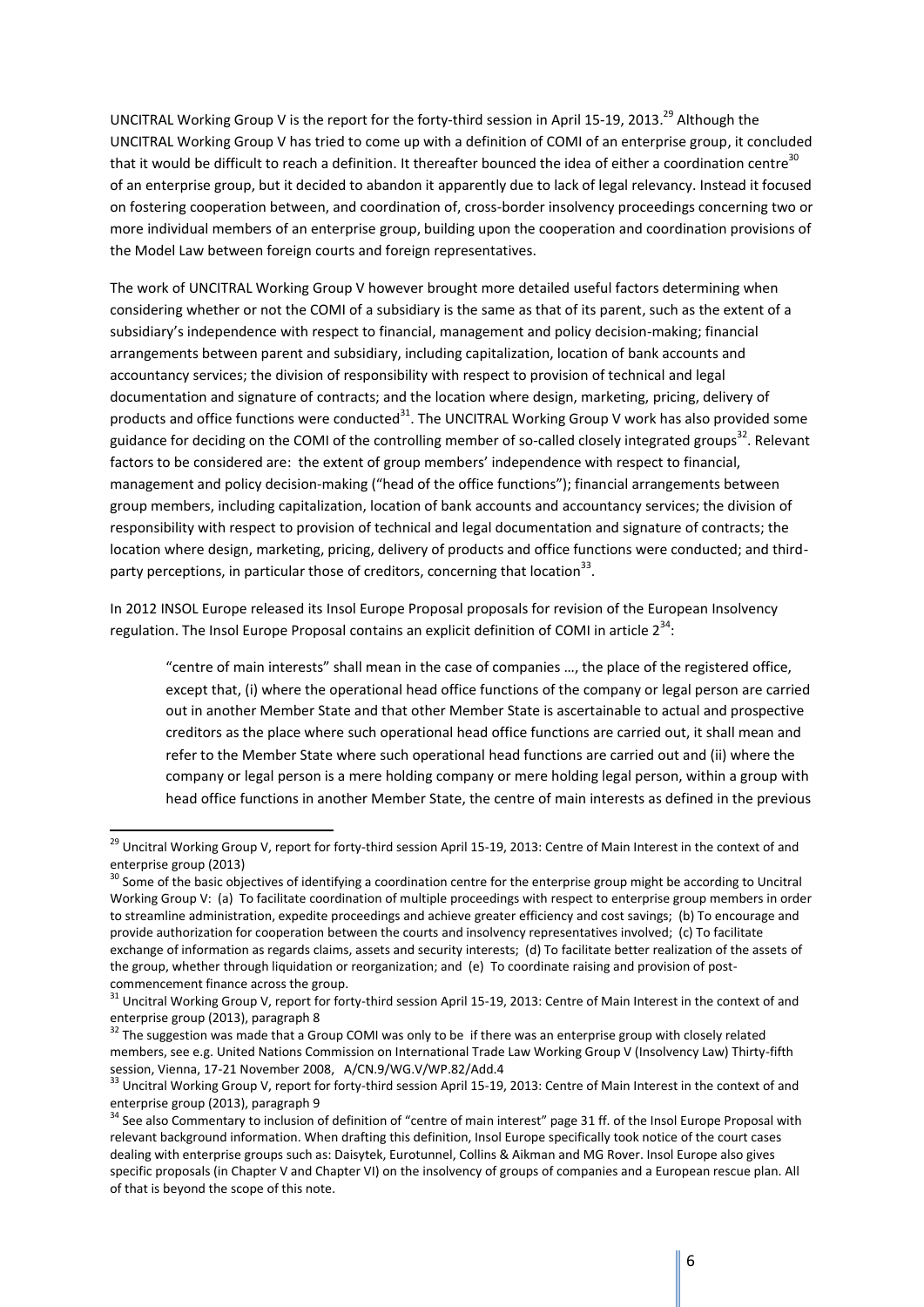sentence is located in such other Member State. The mere fact that the economic choices and decisions of a company are or can be controlled by a parent company in another Member State than the Member State of the registered office does not cause the centre of main interests to be located in this other Member State. "

INSOL Europe's commentary gives an extensive overview of the relevant factors courts have used in the EU when deciding on COMI<sup>35</sup>. To avoid so-called bankruptcy tourism<sup>36</sup> the INSOL Europe's proposal includes in Article 3 (1) a proposal which provides that if the company has moved its COMI less than a year prior to the request for the opening of the insolvency proceedings, only the courts of the Member State where the COMI was located one year prior to the request have jurisdiction to open insolvency if the debtor has left unpaid liabilities caused at the time when its centre of main interests was located in this Member State, unless all creditors of the said liabilities have agreed in writing to the transfer of the centre of main interests out of this Member State.

Om December 12, 2012 the European Commission released its proposal for a regulation of the European parliament and of the council amending the EC Regulation<sup>37</sup>. In its proposal the European Commission acknowledges that there have been difficulties in applying the concept in practice and that the EC Regulation's jurisdiction rules have also been criticised for allowing forum shopping by companies and natural persons through abusive COMI-relocation. The European Commission suggests to retain the concept of COMI based on a per legal entity approach (thus not enterprise group approach<sup>38</sup>) because that concept ensures that the case will be handled in a jurisdiction with which the debtor has a genuine connection rather than in the one chosen by the incorporators. The European Commission takes the view that the COMI approach is also in line with international developments since it has been chosen as a jurisdictional standard by the Model Law. However, in order to give guidance to legal practitioners in determining COMI, the proposal now has a definition of COMI in article 3.1:

"The centre of main interests shall be the place where the debtor conducts the administration of his interests on a regular basis and which is ascertainable by third parties. In the case of a company or legal person, the place of the registered office shall be presumed to be the centre of its main interests in the absence of proof to the contrary…."

It also has a new recital<sup>39</sup> clarifying the circumstances in which the presumption that the COMI of a legal person is located at the place of its registered office can be rebutted. The language of this recital is taken from the Interedil decision<sup>40</sup>. The European Commission also improves the procedural framework for determining jurisdiction for the opening of proceedings by requiring the court to examine its jurisdiction ex officio prior to

**.** 

<sup>&</sup>lt;sup>35</sup> See Commentary to inclusion of definition of "centre of main interest" page 32 ff. point 2.3 to and including 2.11 of the Insol Europe Proposal

<sup>&</sup>lt;sup>36</sup> Bankruptcy tourism, i.e. the flight to a specific jurisdiction to get a bankruptcy proceeding is not a typical international phenomenon, it is also used within the US: see Why Do Distressed Companies Choose Delaware? An Empirical Analysis of Venue Choice in Bankruptcy, Kenneth Ayotte and David A. Skeel Jr., European Corporate Governance Institute (ECGI) (2004), [http://papers.ssrn.com/sol3/papers.cfm?abstract\\_id=463001](http://papers.ssrn.com/sol3/papers.cfm?abstract_id=463001) and Courting Failure of Lynn M. LoPucki (2005) Available a[t http://ec.europa.eu/justice/civil/files/insolvency-regulation\\_en.pdf](http://ec.europa.eu/justice/civil/files/insolvency-regulation_en.pdf)

<sup>&</sup>lt;sup>38</sup> When drafting the report for the forty-third session April 15-19, 2013, Uncitral Working Group V had the benefit of being able to incorporate the views of the European Commission, see under III Developments in the treatment of enterprise groups in insolvency

<sup>&</sup>lt;sup>39</sup> Recital 13a of the proposal which reads as follows: "The 'centre of main interests' of a company or other legal person should be presumed to be at the place of its registered office. It should be possible to rebut this presumption if the company's central administration is located in another Member State than its registered office and a comprehensive assessment of all the relevant factors establishes, in a manner that is ascertainable by third parties, that the company's actual centre of management and supervision and of the management of its interests is located in that other Member State. By contrast, it should not be possible to rebut the presumption where the bodies responsible for the management and supervision of a company are in the same place as its registered office and the management decisions are taken there in a manner ascertainable by third parties."

<sup>&</sup>lt;sup>40</sup> See note 14 above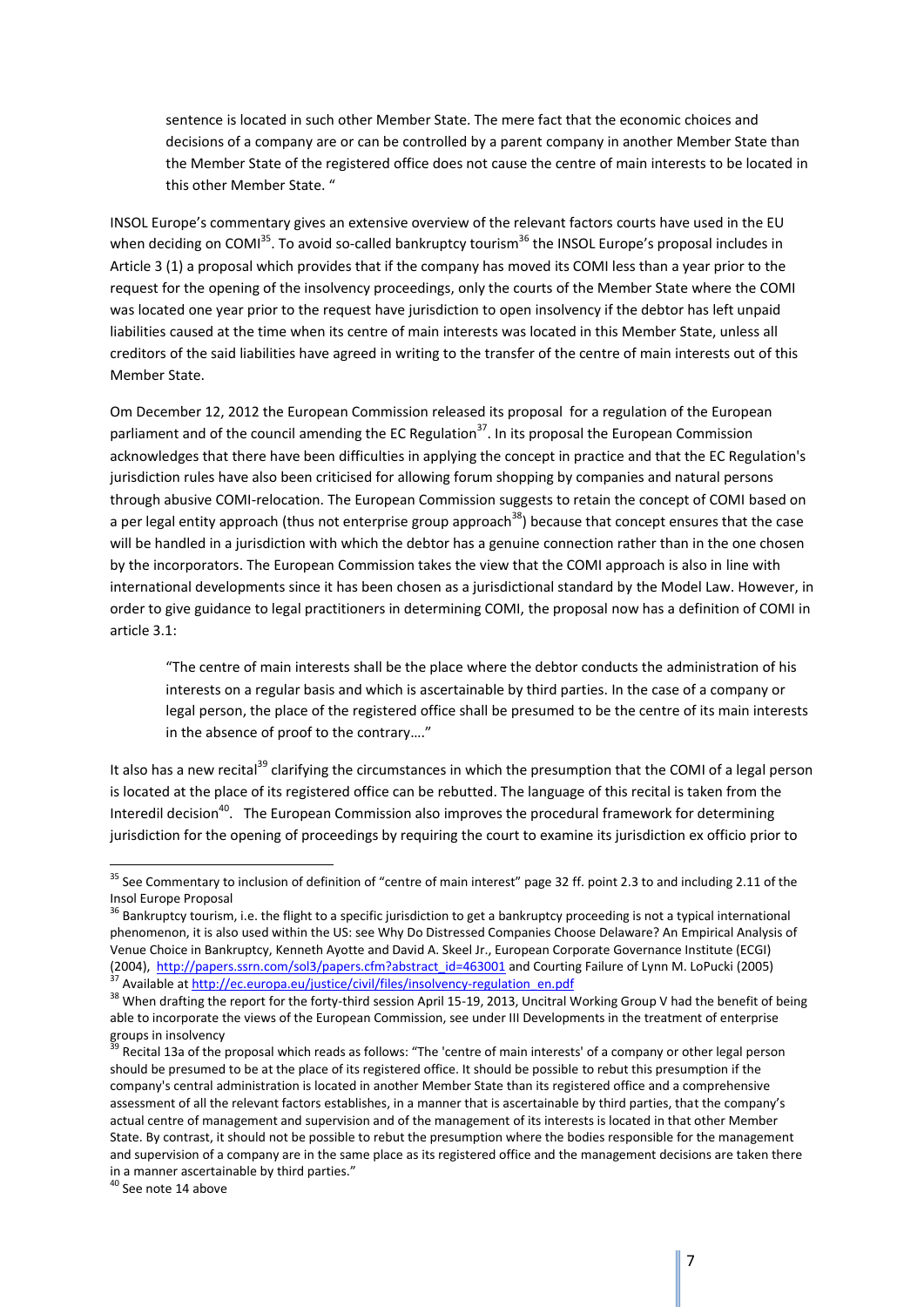opening insolvency proceedings and to specify in its decision on which grounds it based its jurisdiction. Furthermore, the proposal grants all foreign creditors a right to challenge the opening decision and ensures that these creditors are informed of the opening decision in order to be able to effectively exercise their rights<sup>41</sup>. The problems of insolvencies of enterprise groups are in the European Commission's view best dealt with through the introduction of an obligation to coordinate insolvency proceedings relating to different members of the same group of companies by obliging the liquidators and the courts involved to cooperate with each other in a similar way as this is proposed in the context of main and secondary proceedings. Such cooperation could take different forms depending on the circumstances of the case.

### **IV. Authors Own Idea on the Question**

From personal experience<sup>42</sup>, I know that there is a huge discrepancy between how international business enterprises groups are organised and how such groups deal with the relations between the individual legal entities within such a group<sup>43</sup>. It is therefore a matter of assessing the relevant facts to see whether or not in a specific case the individual legal entities of the business group have only one COMI or whether there are more. A mandatory Group COMI for all international business groups does not fit the differences between the relevant groups. I endorse a more flexible COMI approach taken by the courts and prefer this flexible COMI approach above a more rigid one, using for example the registered office of a legal entity as the yardstick. This approach automatically leads to more COMIs in an international business enterprise group, something I think could and should be avoided if indeed a group COMI is available in a case where a closely integrated group, which was ascertainable by third parties (such as in the Daisytek case)<sup>44</sup>, provided however that the local creditors in the other jurisdictions (i.e. the non-main jurisdictions) are sufficiently protected<sup>45</sup>. I favour the suggested amendment of the COMI definition by the European Commission's proposal to that of Insol Europe, since the former is less rigid, enabling the courts to deal with the relevant factors of a case.

## **V. Conclusion**

The answer to the question raised in this note, i.e. does an international business enterprises group have one COMI or not, that is the question, is in essence fairly simply and an answer quite often used by lawyers when answering questions of their clients: In principle not but in the end it all depends on the relevant facts of the case.

If indeed the international business enterprises group is run in such a manner that, after a comprehensive assessment of all the relevant factors, it is established in a manner that is ascertainable by third parties, that the group is a closely integrated group and the group's actual centre of management and supervision and of the management of its interests is located in one specific Member State, the COMI of all the relevant members of the group might be considered to be located in that specific Member State. If not, the members of international business enterprises group have their own COMI. Both the EC Regulation and the Model Law currently adopt this approach.

**<sup>.</sup>** <sup>41</sup> See Section 3b of the European Commission Proposal

<sup>&</sup>lt;sup>42</sup> The author started to work in the insolvency world as an advocaat (solicitor) in 1989 and has since then (as external and in-house counsel) been involved in numerous bankruptcies involving international enterprise groups.

 $43$  I agree with Mevorach when she says in her conclusions: .."it is evident that many variations of MEGs (Multinational Enterprise Groups, jtj) in insolvency exist. ", Insolvency within multinational enterprise groups, Irit Mevorach (2009), page 326. In any event, the results of Mevorach's work could assist judges who need to decide on COMI.

**<sup>44</sup> See for a different view Prof. Loes Lennarts Reports 2011, The review of the EU Insolvency Regulation; some proposals for** amendments, p. 47 ff.

<sup>&</sup>lt;sup>45</sup> See above page 5 how these local creditors are protected, see for a specific protection of secured creditors on local assets section 5 of the EC Regulation